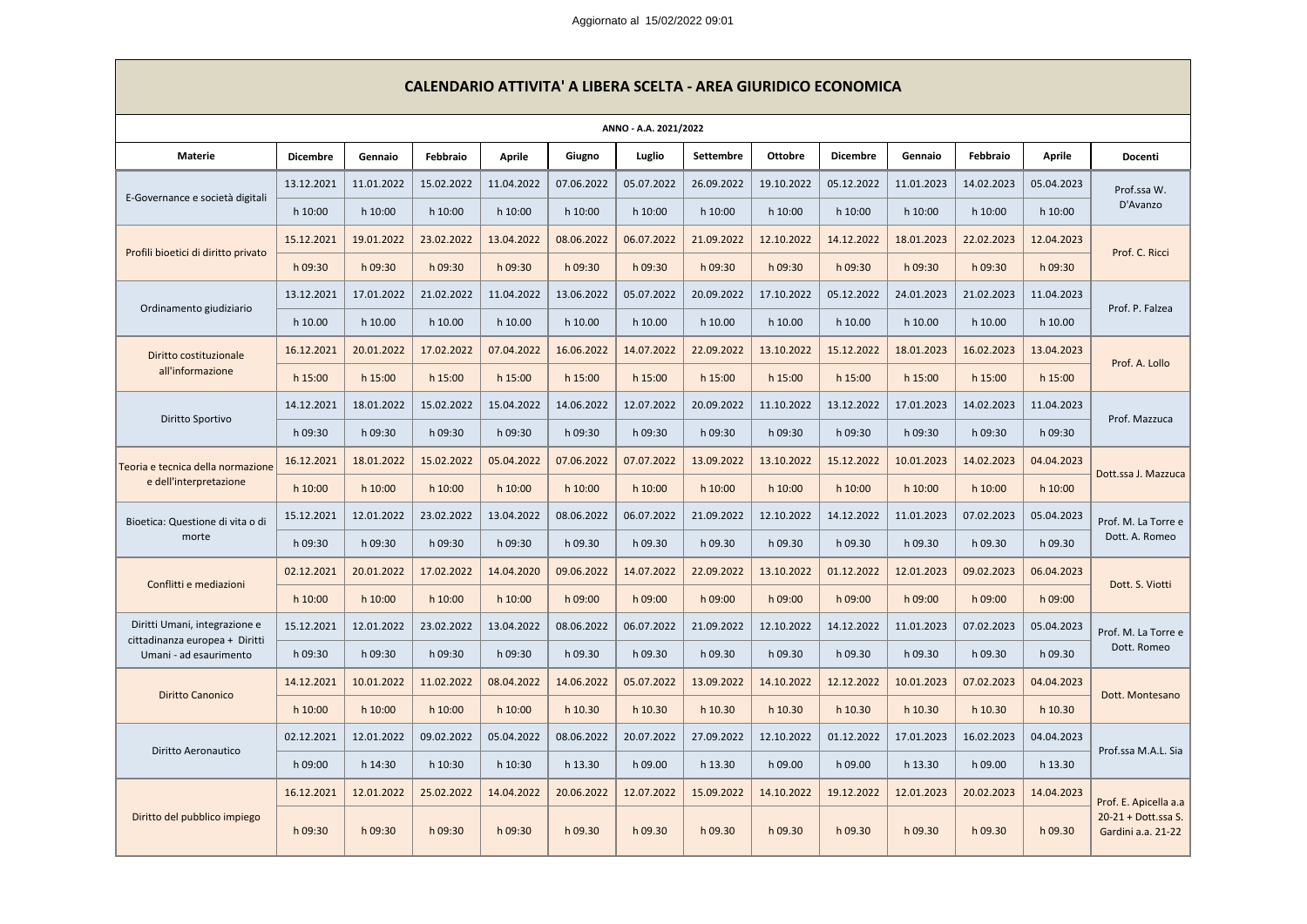| Diritto della responsabilità civile                | 16.12.2021 | 20.01.2022 | 24.02.2022 | 14.04.2022 | 22.06.2022 | 12.07.2022 | 29.09.2022 | 27.10.2022 | 22.12.2022 | 24.01.2023 | 14.02.2023 | 11.04.2023 | Prof. G. Colacino                 |
|----------------------------------------------------|------------|------------|------------|------------|------------|------------|------------|------------|------------|------------|------------|------------|-----------------------------------|
|                                                    | h 10:00    | h 10:00    | h 10:00    | h 10:00    | h 10:00    | h 10:00    | h 10:00    | h 10:00    | h 10:00    | h 10:00    | h 10:00    | h 10:00    |                                   |
| Diritto delle società                              | 16.12.2021 | 13.01.2022 | 10.02.2022 | 07.04.2022 | 08.06.2022 | 13.07.2022 | 21.09.2022 | 12.10.2022 | 14.12.2022 | 11.01.2023 | 15.02.2023 | 05.04.2023 | Prof. R. Guglielmo                |
|                                                    | h 09:00    | h 09:00    | h 09:00    | h 09:00    | h 09:00    | h 09:00    | h 09:00    | h 09:00    | h 09:00    | h 09:00    | h 09:00    | h 09:00    |                                   |
| Diritto di famiglia                                | 14.12.2021 | 18.01.2022 | 15.02.2022 | 12.04.2022 | 21.06.2022 | 19.07.2022 | 20.09.2022 | 18.10.2022 | 06.12.2022 | 17.01.2023 | 21.02.2023 | 18.04.2023 | Prof.ssa G. Cosco                 |
|                                                    | h 09:30    | h 09:30    | h 09:30    | h 09:30    | h 09:30    | h 09:30    | h 09:30    | h 09:30    | h 09:30    | h 09:30    | h 09:30    | h 09:30    |                                   |
| Diritto della crisi d'impresa e<br>dell'insolvenza | 09.12.2021 | 20.01.2022 | 24.02.2022 | 07.04.2022 | 23.06.2022 | 14.07.2022 | 16.09.2022 | 17.10.2022 | 19.12.2022 | 16.01.2023 | 20.02.2023 | 10.04.2023 | valutazione c.v. Prof.            |
|                                                    | $h$ 10:00  | h 10:00    | h 10:00    | h 10:00    | h 09.30    | h 09.30    | h 09.30    | h 09.30    | h 09.30    | h 09.30    | h 09.30    | h 09.30    | d'Urso                            |
|                                                    | 16.12.2021 | 19.01.2022 | 16.02.2022 | 06.04.2022 | 08.06.2022 | 06.07.2022 | 14.09.2022 | 14.10.2022 | 16.12.2022 | 11.01.2023 | 15.02.2023 | 05.04.2023 |                                   |
| Diritto e letteratura                              | h 10:00    | h 10:00    | h 10:00    | h 10:00    | h 10:00    | h 10:00    | h 10:00    | h 10:00    | h 10:00    | h 10:00    | h 10:00    | h 10:00    | Prof. A. Scerbo                   |
|                                                    | 14.12.2021 | 10.01.2022 | 11.02.2022 | 08.04.2022 | 13.06.2022 | 04.07.2022 | 12.09.2022 | 13.10.2022 | 13.12.2022 | 09.01.2023 | 06.02.2023 | 03.04.2023 | Dott. D. Bilotti                  |
| Diritto e Religioni                                | $h$ 10:00  | h 10:00    | $h$ 10:00  | h 10:00    | h 10.30    | h 10.00    | h 10.30    | h 10.30    | h 10.30    | h 10.30    | h 10.30    | h 10.30    |                                   |
| Diritto Parlamentare                               | 16.12.2021 | 20.01.2022 | 17.02.2022 | 07.04.2022 | 16.06.2022 | 14.07.2022 | 22.09.2022 | 13.10.2022 | 15.12.2022 | 18.01.2023 | 16.02.2023 | 13.04.2023 | Dott.ssa V. Pupo                  |
|                                                    | h 09:00    | h 09:00    | h 09:00    | h 09:00    | h 09:00    | h 09:00    | h 09:00    | h 09:00    | h 09:00    | h 09:00    | h 09:00    | h 09:00    |                                   |
| Diritto Penale della medicina                      | 16.12.2021 | 13.01.2022 | 17.02.2022 | 05.04.2022 | 07.06.2022 | 19.07.2022 | 13.09.2022 | 03.10.2022 | 13.12.2022 | 17.01.2023 | 21.02.2023 | 04.04.2023 | Dott. V. Tigano a.a.<br>$20 - 21$ |
|                                                    | $h$ 10:00  | h 10:00    | $h$ 10:00  | h 10:00    | h 10:00    | h 10:00    | h 10:00    | h 10:00    | h 10:00    | $h$ 10:00  | h 10:00    | h 10:00    |                                   |
|                                                    | 15.12.2021 | 10.01.2022 | 16.02.2022 | 04.04.2022 | 13.06.2022 | 11.07.2022 | 26.09.2022 | 17.10.2022 | 19.12.2022 | 23.01.2023 | 20.02.2023 | 17.04.2023 | Prof.ssa D.<br>Monteverdi         |
| Diritto Pubblico romano                            | h 09:30    | h 09:30    | h 09:30    | h 09:30    | h 09:30    | h 09:30    | h 09:30    | h 09:30    | h 09:30    | h 09:30    | h 09:30    | h 09:30    |                                   |
|                                                    | 16.12.2021 | 20.01.2022 | 17.02.2022 | 07.04.2022 | 16.06.2022 | 14.07.2022 | 22.09.2022 | 13.10.2022 | 15.12.2022 | 18.01.2023 | 16.02.2023 | 13.04.2023 | Prof. L. Ventura                  |
| Dottrina dello stato                               | $h$ 15:00  | $h$ 15:00  | $h$ 15:00  | h 15:00    | $h$ 15:00  | h 15:00    | h 15:00    | h 15:00    | h 15:00    | $h$ 15:00  | h 15:00    | h 15:00    |                                   |
| Elementi di archivistica e                         | 06.12.2021 | 10.01.2022 | 07.02.2022 | 08.04.2022 | 10.06.2022 | 08.07.2022 | 09.09.2022 | 07.10.2022 | 12.12.2022 | 13.01.2023 | 10.02.2023 | 03.04.2023 | Dott.ssa A. B.<br>Bongarzone      |
| diplomatica giuridica                              | h 09:00    | h 09:00    | h 09:00    | h 09:00    | h 09:30    | h 09:30    | h 09:30    | h 09:30    | h 09:30    | h 09:30    | h 09:30    | h 09:30    |                                   |
|                                                    | 15.12.2021 | 10.01.2022 | 16.02.2022 | 04.04.2022 | 13.06.2022 | 11.07.2022 | 26.09.2022 | 17.10.2022 | 19.12.2022 | 23.01.2023 | 20.02.2023 | 17.04.2023 | Prof.ssa M.T.                     |
| Epigrafia giuridica e papirologia                  | h 09:30    | h 09:30    | h 09:30    | h 09:30    | h 09:30    | h 09:30    | h 09:30    | h 09:30    | h 09:30    | h 09:30    | h 09:30    | h 09:30    | Carbone e Prof.ssa<br>Monteverdi  |
|                                                    | 10.12.2021 | 13.01.2022 | 08.02.2022 | 14.04.2022 | 15.06.2022 | 11.07.2022 | 20.09.2022 | 10.10.2022 | 14.12.2022 | 12.01.2023 | 13.02.2023 | 11.04.2023 |                                   |
| Gestione delle risorse umane                       | h 09:00    | h 09:00    | h 09:00    | h 09:00    | h 09.30    | h 09.30    | h 09.30    | h 09.30    | h 09.30    | h 09.30    | h 09.30    | h 09.30    | Dott.ssa M. Ventura               |
|                                                    | 13.12.2021 | 11.01.2022 | 14.02.2022 | 08.04.2022 | 15.06.2022 | 04.07.2022 | 15.09.2022 | 11.10.2022 | 15.12.2022 | 11.01.2023 | 13.02.2023 | 14.04.2023 |                                   |
| Informatica giuridica                              | h 11:30    | h 11:30    | h 11:30    | h 11:30    | h 10:30    | h 10:30    | h 10:30    | h 10:30    | h 10:30    | h 10:30    | h 10:30    | h 10:30    | Dott. F. Sigillò                  |